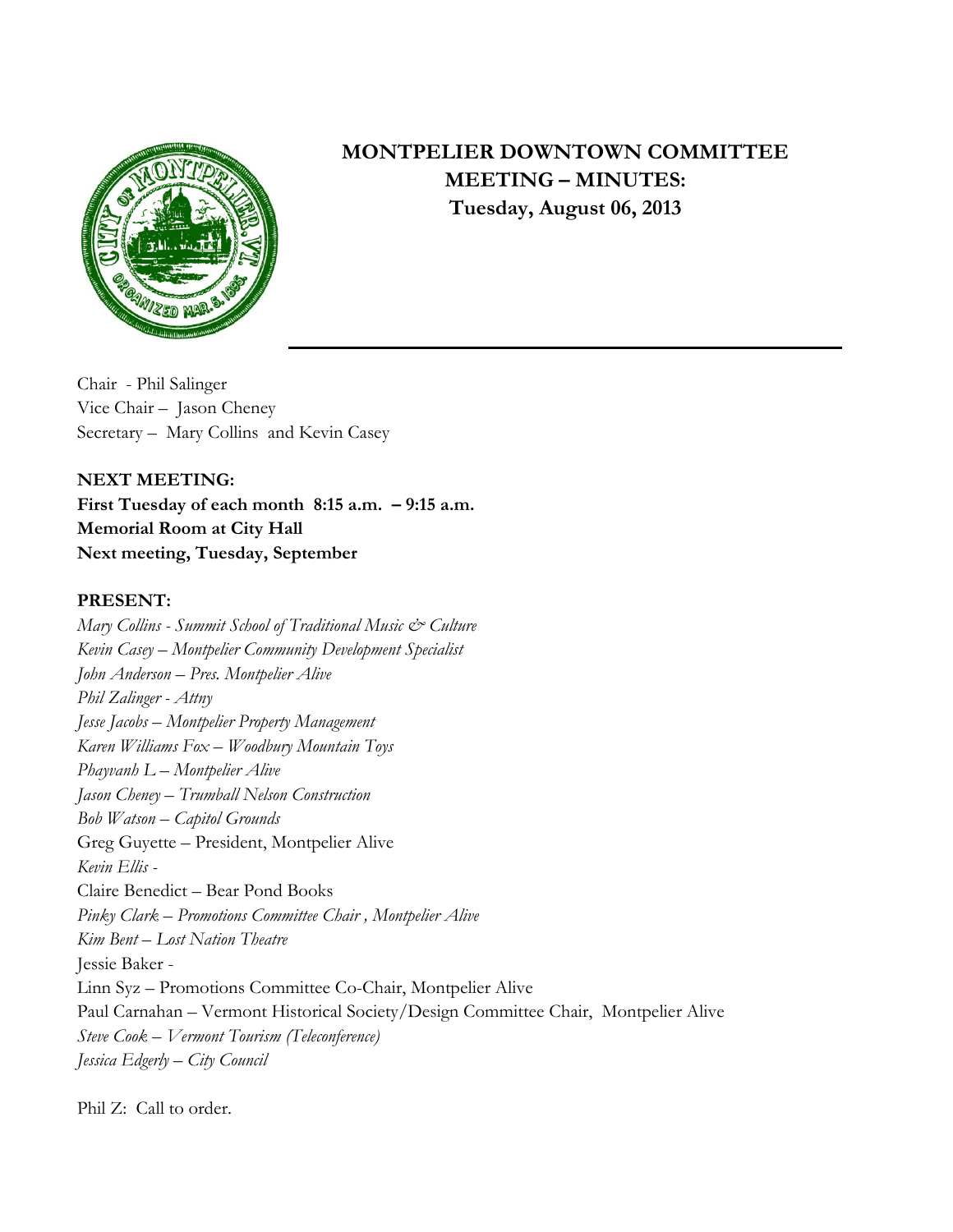First Item – Approve minutes of 7/2/2013. Two versions of meeting. Motion to approve both versions. Minutes adopted.

Consideration of priorities, objectives, goals…emailed. Did anyone review. Phayvanh sent a message to start thread. Did not see anything, but wasn't expecting that no one was reviewing it. Had been placed on board.

Phil: happy to review but not to initiate conversation of priorities, objectives, goals.

Kevin C : Do we consider our priorities and goals in abstract or as we consider things presented to us.

We should be reviewing proposals. At the same time, we should establish criteria. What are the working perimeters that we are working under so we can determine if the proposals fit.

What is the logistical boundary – i.e., geography, involve taxpayers, what are we trying to achieve: beautification, advertising, simplification? This could define what we are trying to accomplish.

Kevin C: Funds need to be used within defined downtown district. What is the criteria: promotion, streetscape, Committee establishing own priorities to move forward. We said we would put out an RFP for proposals but we need to establish the criteria Going forward it would be a bad idea to not have established criteria

Jesse: framework needed for guidelines for what people need to have to submit a proposal. That's our responsibility

Kevin: ?: We have 40k

Another round of funding in November to be evaluated when we have it.

The idea is for this year is the difference between what we received last and this year is what we will get – estimated at \$35,000. It's not as simple as X dollars. Funds are tied to all other state facilities. When this was passed, your DID assessment was doubled just this year until funding caught up. Compromise made.

FUNDING ROUNDS… This year is unique. From downtown business owners we raised \$40,000, with the understanding that when pilot money comes in November we'll get that. Next year we will know what pilot monies have come in and we'll get that. Pilot money could come in this year. Whatever is the increase is then allocated.

Kevin E: We could table a request from one year to the next. It's very much dependent on what is happening elsewhere, complicated formula, includes tax rates, etc.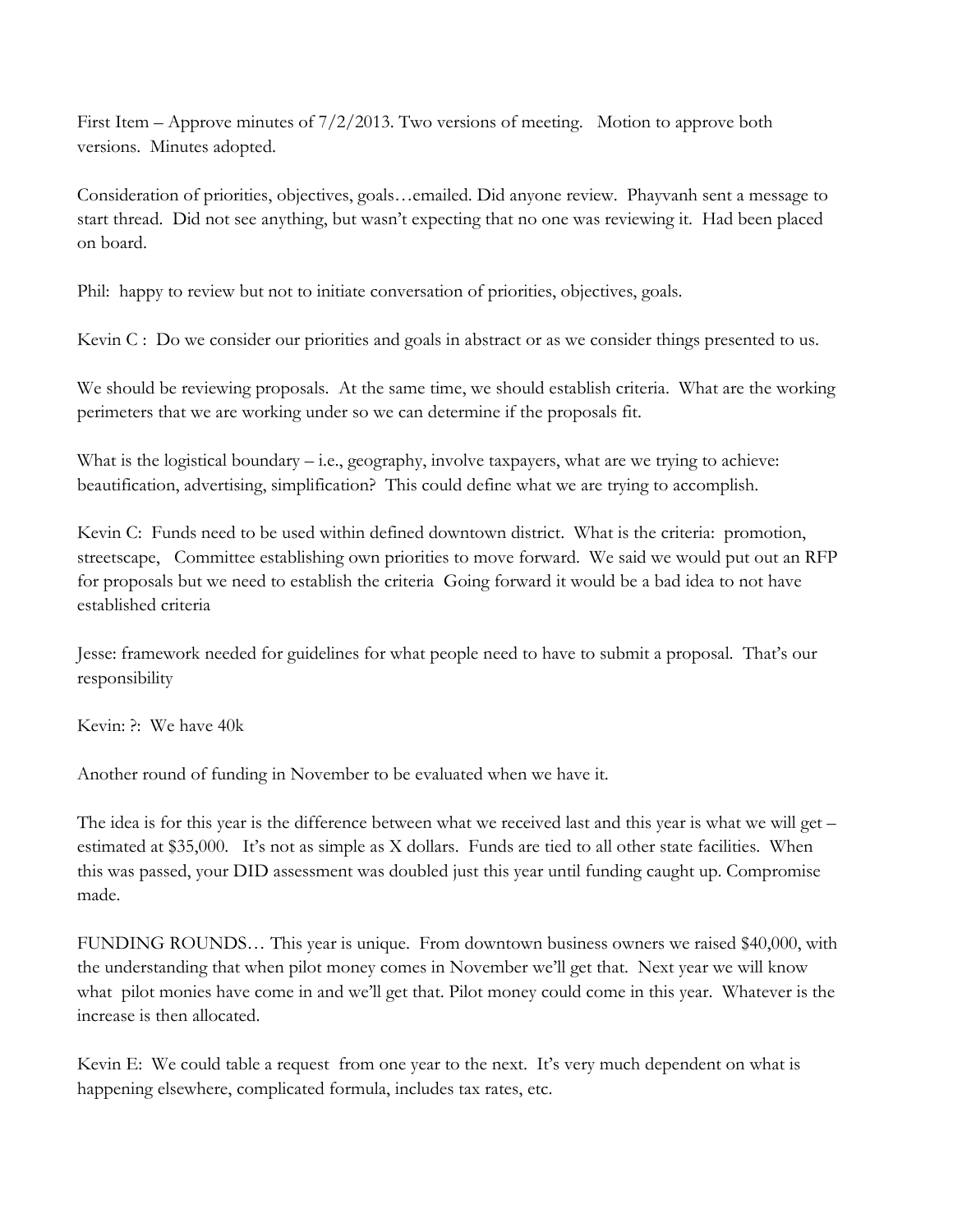Phil: Any discussion about criteria – priorities, objectives, goals.

Kevin E: Let's talk about specific proposals.

We need to have a sense of what a proposal will suggest our ultimate goal

Steve: As reviewing proposals, trying to see a blended mix of downtown improvement and promotion of because they are both critical and what business owners have said are important: physical improvements and promotion of business.

I have criteria for marketing downtowns. We have guidelines that could be recrafted that could give applicants standardized formats that could make our job easier to compare proposals.

Was this a campaign to bring businesses to downtown?

Claire: We can come up with basic criteria

- 1. Designated downtown area
- 2. Improving streetscape
- 3. Marketing/promotion of downtown

Kim: How is the split  $50/50$ ?

Steve: Efforts produced before targeted at drawing business to community.

- Marketing a specific area (Mt Snow to Albany market) and track it for results
- Applicants interested in producing a new event
- Bring visitors to area fill beds, restaurants, retail.

We produced a form that people could apply for that fulfilled the above.

Kevin: What is your goal?. We have a verifiable metric to see if the committee's priority for funds is met Ex: this is the traffic count, restaurant receipts, retail spending, etc.

JOHN: Montpelier Alive is working to line up projects for you to consider. We have a good idea of projects that we think are a balanced approach to improving the downtown. (street furniture, signage, update brochure and market it, overhead is steep – revising it, develop a film for downtown Montpelier to show at visitor's center.) We're working to get a number of good proposals to you. Submitted Montpelier Alive Leadership Guidebook)

KEVIN: Are we like a court where we say yea/nay, or can we introduce proposals that are NOT proposals?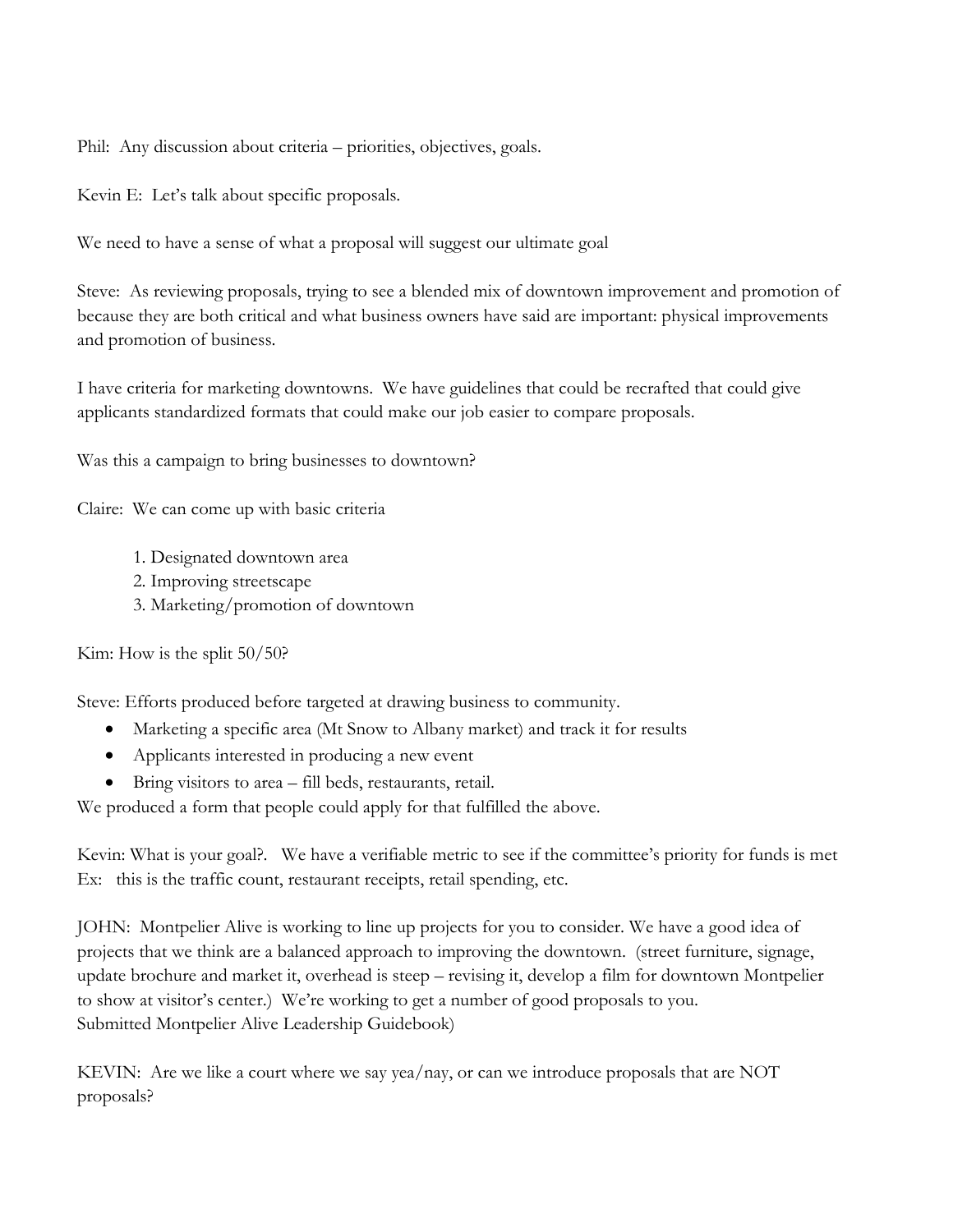Jesse/Phil: We were charged to review and recommend but there are no limitations on what we can recommend to the City Council.

Mary : do we present criteria

Kevin C: These are the city council priorities – to help move council goals forward and make recommendations. Boards and commissions are charged

John: My job is to call all other downtowns in state to find out how they do it. They make proposals to a board that would check and have a dialogue so that it's as good a proposal as it would be. Working as a team to get best proposals. Spoke with member of commission about parklets, and flowers. Strong downtown organization that meets with city government to establish good practice.

Jesse – City would like to see decisions happen quickly. Let's pilot things…put to action. Dive into proposals so we can move them back out to city council.

Jesse – There are no rules, is difficulty. Let's dive in, how do we without criteria, Structure is not in place. Do we make decisions every six months? That's why we're stumbling because we don't know how we do things. We could have been more active between meetings. All are busy. We might need to have more dialogue between meetings. If someone would coordinate, that might be helpful

Kevin C – We did say at last meeting we would put out an RFP and act on these proposals without a firm criteria.

Jesse: Motion – I say that we make a decision on the money that has already been spent. The rest of these proposals should be tabled until we have rules of engagement.

Phil - Make as a recommendation vs. motion.

Claire – I don't want to table other proposals.

Kevin C – Claire, rule of order, you would have to recuse yourself because you have a proposal in.

Karen – seems ethereal. We did a lot of work between meetings that is also a proposal, makes confusing.

Steve – We don't want anyone to go through proposal that doesn't meet our criteria. We need a concrete understanding of what we are trying to accomplish here.

Pete – we are charged with making recommendations to city council, however we have not established criteria, so with 10 members are we to propose criteria and vote, and then R Rules, do we approve with a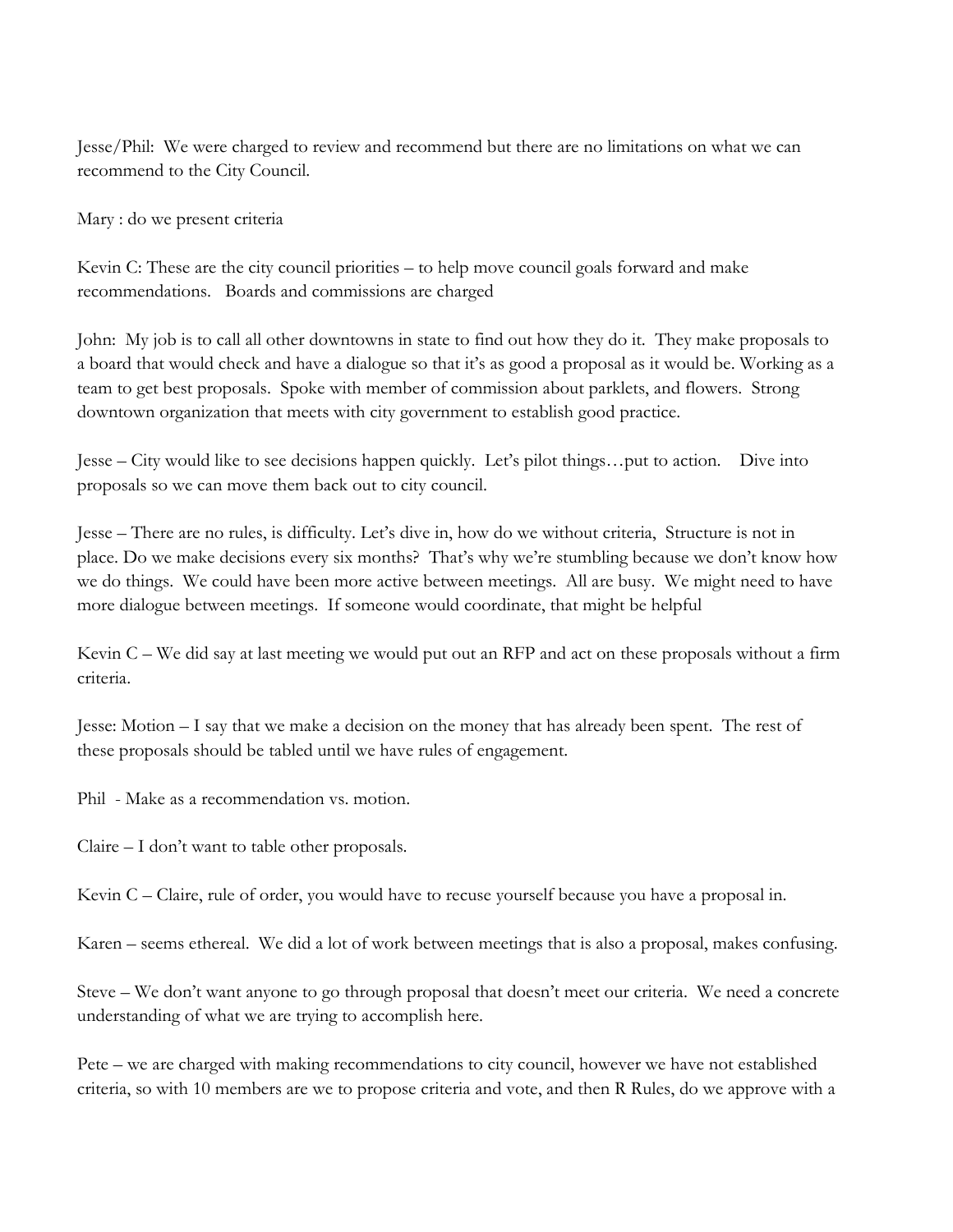quorum, and to disenfranchise those who don't meet the quorum? I think that would be a mistake. We are not charged with legislating criteria; we are charged with assessing proposals brought to us. We are essentially a filter. I would much rather be responsible to what the community brings to us and vet it.

"We know it when we see it"…. The elements of a proposal may coalesce as we see proposals.

Carrie Vicker - Criteria were clear. District defined… As someone who wrote a proposal, it felt okay that it was general and allowed us to be open in our proposal submissions. Could change from year to year. I think there is a balance. There does need to be evaluation (successful vs. not successful outcomes).

Kevin: \$40,000...What is the universe of proposals in front of us?

Phayvanh: Proposals before us:

- **1.** Brochure distribution racking I89, I91, Welcome Centers, we contract to lease rack spaces**. (May 2013 to April 2014) \$3500.00**
- **2.** Flower plantings. Includes 50 new barrels and compost, which expanded area to include rotary, capitol, Barre Street**. \$4619.90 \*(2014 flowers only \$2500)**
- **3.** Tourism Website proposal range as we do not know who will do infrastructure work. Doing an RFP. Expected 3 year project. **\$15,000 (Montpelier Alive exists already. Montp.com)**

Discussion about planning or website – what is needed, foundation and build out of needs. 3 year plan. Example of two sites - brattleboro's website. Will send. Stowe regional website, Mad River Valley. Stowe Area Association.

Holiday Decorating Committee - (Claire) - Garland for storefronts, Main St – to Spring St. State St. . Lights, Holiday tree. Empty lot. Repair the dove. Installation services comes from tree service for all installation and take down. Purchased items. 1 time cost for garland, and lights. Public works and city still must be paid. Hasn't worked out well. City is looking into installation portion. Would love city to do it and not pay \$1200. Order and purchase has to be made before September  $10^{th}$ .

Mary Collins Leaves to head to another meeting 10 am leaves , Kevin Casey takes over minutes Holiday decorating committee presentation

PZ: My observations is that we have been asked to approve a proposal with a budget of 30, 000 And using 75% is not palatable due to Budgetary restraints

J.E.Walsh: The website proposal seems far too high, Id like to see other proposals

PZ: also concern that 15k may be too much for first phase Seems high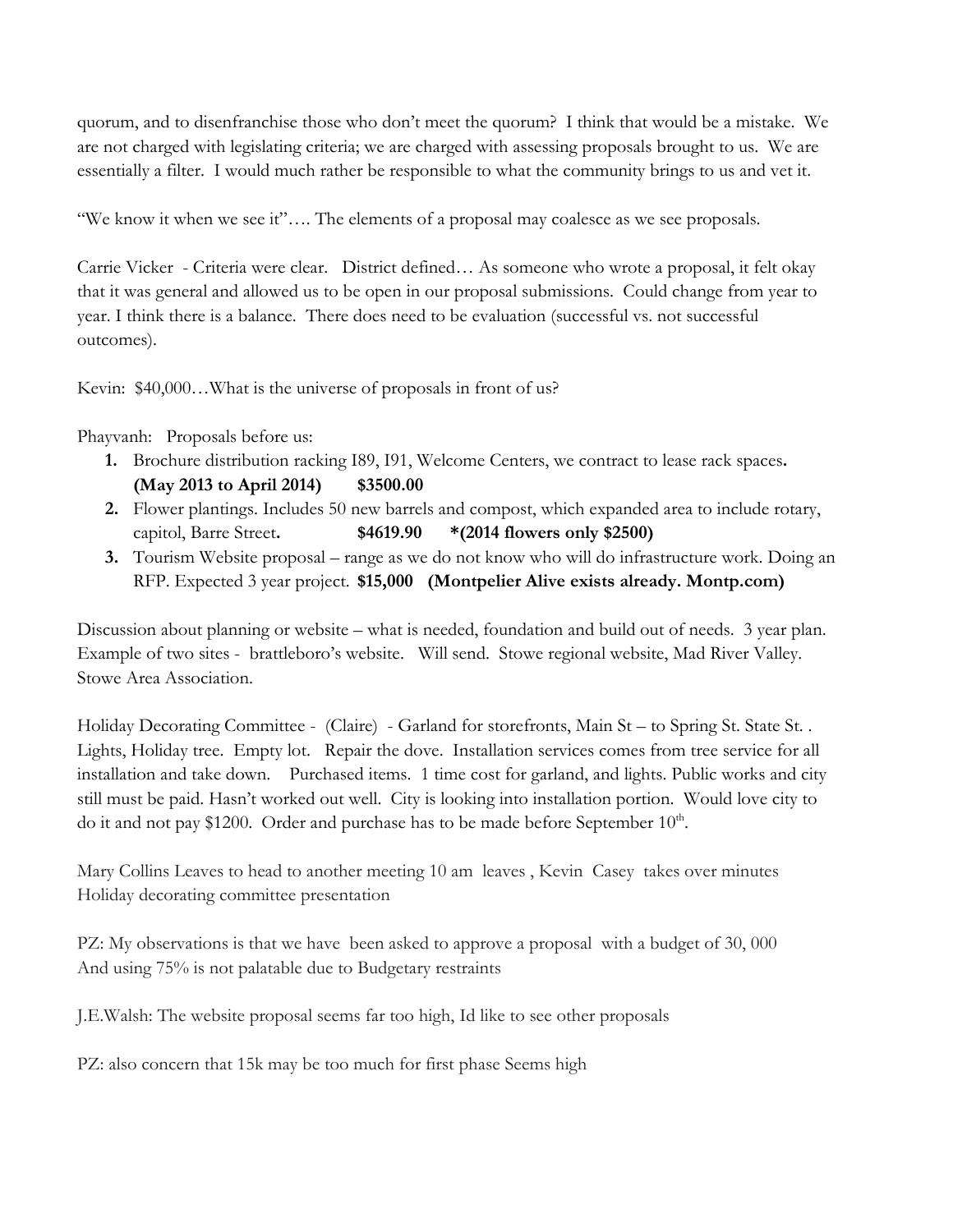KE: Addressed to the Holiday Committee, What do you need today in order to move forward?

Cb: we need to know what our overall plan is funded rather than a piecemeal approach

Jason: can we give some direction, back to holiday decorating committee and reconvene and look at a revised proposal next meeting?

Kevin Ellis : For me the priorities are as follows 1.flowers and decorating, 2. then website is its priority

PZ: how is the artificial garland compare to real garland Is It's appearance is genuine?

Claire Bennet: natural at eye level on lamp post

Kevin Ellis: I like the idea of the Holiday decorating committee but I feel that it is too much money for one proposal at \$30,000.

Steve cook: can we rework it ?

Jesse Jacobs: Phasing this is makes the most sense, in that we can select weak points this year, and move along down the street in subsequent years.

Bob Watson: repair peace dove in downtown , capital expenditures for lights, it's the labor

Cb: labor is the problem, the city could help, and to our specifications Week before thanksgiving

Kevin Casey: requiring DPW to make this happen might put a strain on an already taxed department , and specifically if it involves additional

Steve: maybe we can meet prior to next meeting

PZ : My view is that we modify the request to the cost of installation to the tree service, Reimburse Montpelier Alive

Award \$4,619.90 to Montpelier Alive as reimbursement for funds spent in 2013 for plantings in downtown Montpelier. approved by a vote of 6-1.